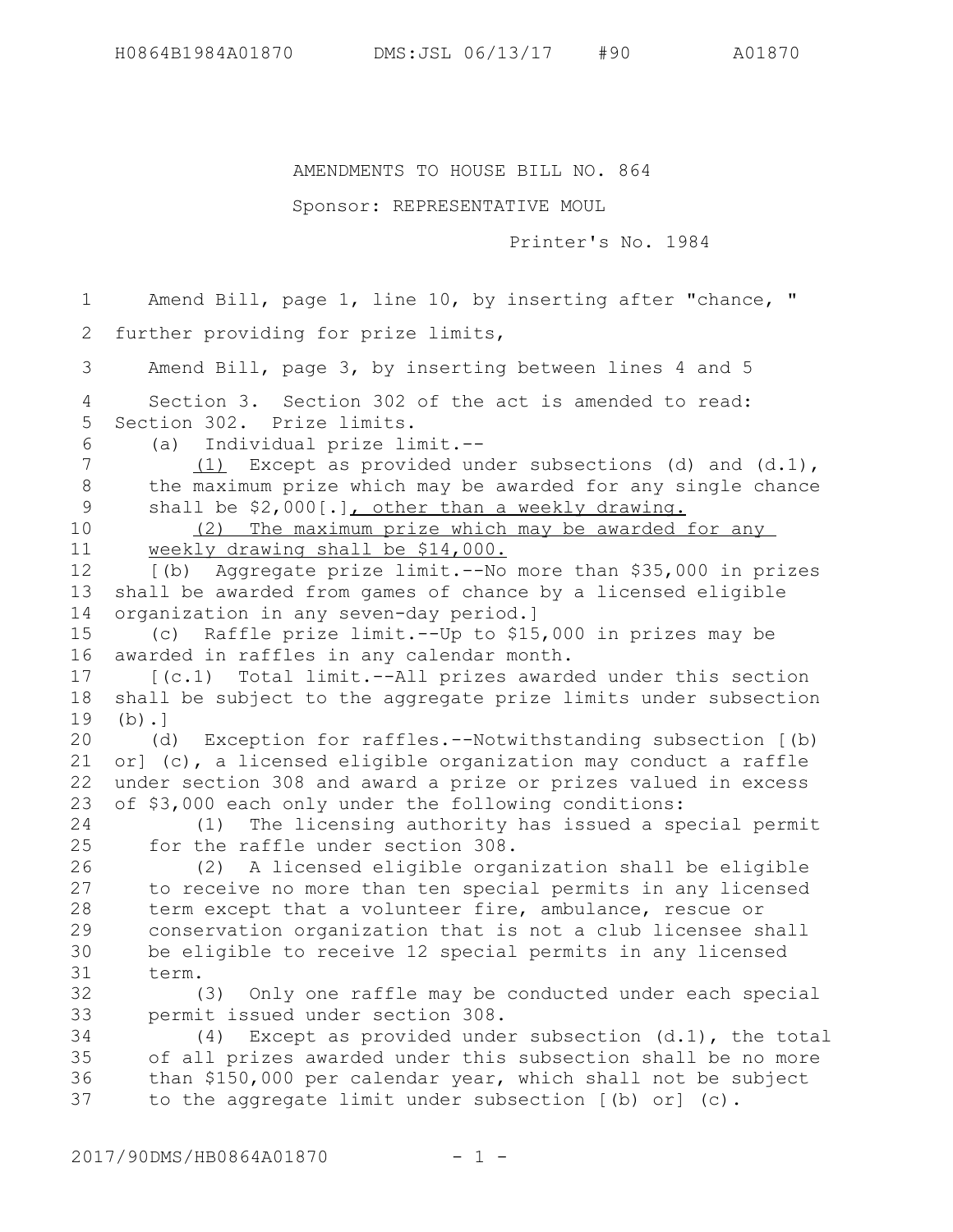(d.1) Additional award.--A volunteer fire, ambulance**,** rescue or conservation organization may, in addition to the total under subsection (d)(4), award up to \$100,000 from raffles which shall not be subject to the aggregate limit under subsection [(b),] (c) or (d). 1 2 3 4 5

(f) Daily drawing carryover.--The prize limitation contained in [subsections] subsection (a) [and (b)] may be exceeded by a daily drawing under the following circumstances: a daily drawing may award a prize in excess of \$2,000 if such prize is the result of a carryover of a drawing which resulted from the winning number in such drawing not being among the eligible entrants in such drawings. Nothing contained herein shall authorize the prize limitation as contained in [subsections] subsection (a) [and (b)] to be exceeded as a result of a failure to conduct a drawing on an operating day during which chances were sold for a daily drawing or for a daily drawing for which chances were sold in excess of \$1 or for which more than one chance was sold to an eligible participant. 6 7 8 9 10 11 12 13 14 15 16 17 18

[(g) Additional exception.--When a daily drawing or weekly drawing is set up or conducted in such a manner as to pay out or award 100% of the gross revenues generated from such drawing, the limitation contained in subsection (b) shall not apply.] 19 20 21 22

(h) Weekly drawing carryover exception.--Weekly drawings shall be governed by the prize limitation contained in subsection [(b)] (a). The prize limitation contained in subsection [(b)] (a) may be exceeded by a weekly drawing under the following circumstances: a weekly drawing may award a prize where the cash value is in excess of [\$35,000] \$14,000 if such prize is the result of a carryover of a drawing or drawings which resulted from the winning number or numbers in such drawing or drawings not being among the eligible entrants in such drawings. Nothing contained in this chapter shall authorize the prize limitation under subsection  $[(b)]$   $(d)$  to be exceeded as a result of a failure to conduct a drawing for a week during which chances were sold for a weekly drawing or for a weekly drawing for which chances were sold in excess of \$1. 23 24 25 26 27 28 29 30 31 32 33 34 35 36

(i) Concurrent operation.--Nothing under this act shall prohibit the concurrent operation of daily or weekly drawings. 37 38

Amend Bill, page 3, line 5, by striking out "3" and inserting 4 39 40

Amend Bill, page 4, line 20, by striking out "4" and 41

inserting 42

 5 43

Amend Bill, page 6, line 5, by striking out "5" and inserting 6 44 45

Amend Bill, page 6, line 8, by striking out "6" and inserting 46

2017/90DMS/HB0864A01870 - 2 -